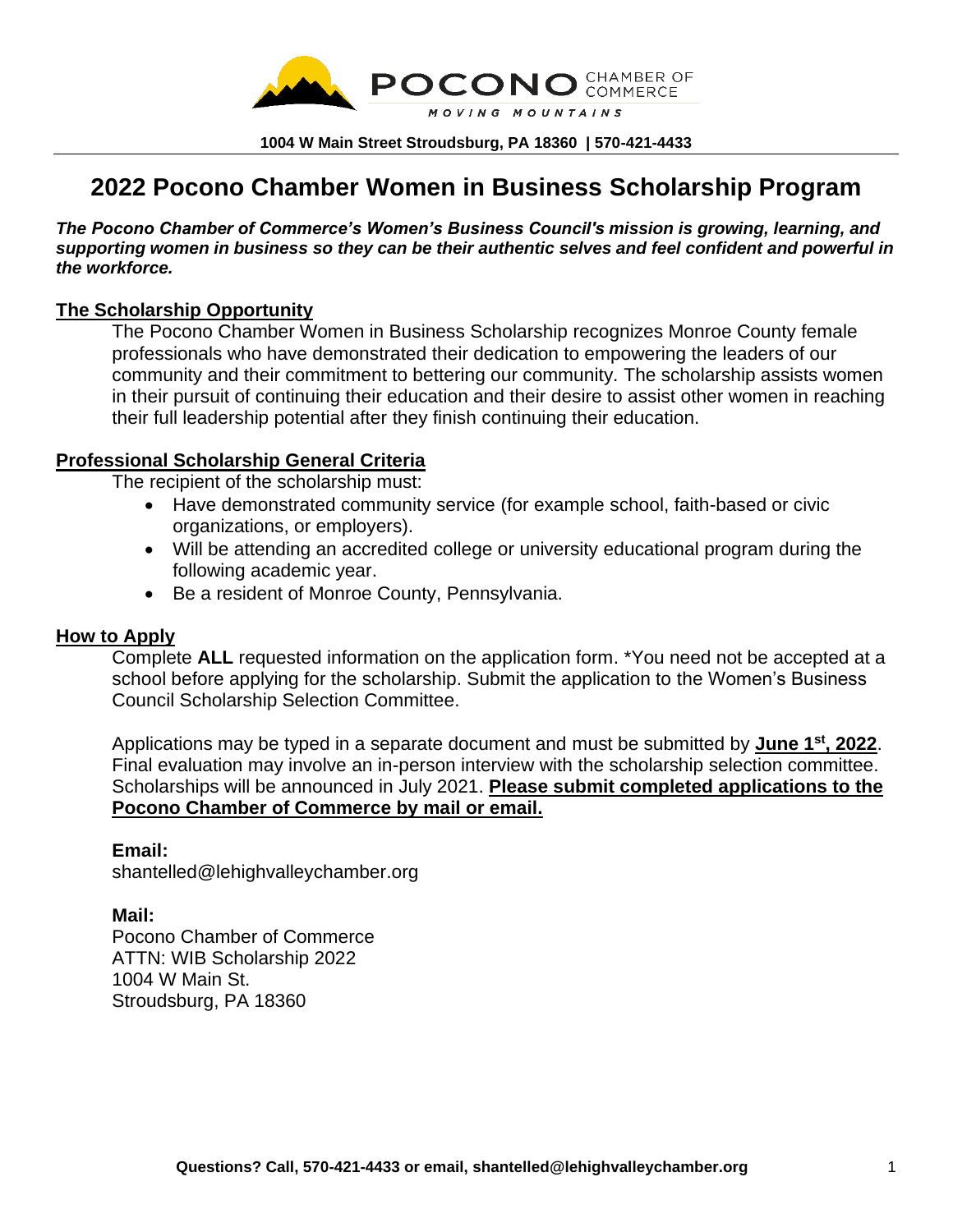# **2022 Pocono Chamber Women in Business Scholarship Program**

Please complete all information on the form and obtain all required signatures. Return the application to the Women's Business Council Scholarship Selection Committee. All information is confidential.

## **Applicant Information**

| <b>Home Mailing Address:</b>                                            |        |      |
|-------------------------------------------------------------------------|--------|------|
| Date of Birth: ______________________                                   |        |      |
|                                                                         | Email: |      |
|                                                                         |        | GPA: |
| <b>Chamber Member/Employement Information</b>                           |        |      |
| Name (Last, First, M.I.):                                               |        |      |
| <b>Business Mailing Address:</b>                                        |        |      |
|                                                                         | Email: |      |
| <b>Future Plans</b>                                                     |        |      |
| I have applied to:                                                      |        |      |
|                                                                         |        |      |
|                                                                         |        |      |
|                                                                         |        |      |
| My Course of Study will be:                                             |        |      |
|                                                                         |        |      |
|                                                                         |        |      |
| I have:<br>Been accepted by (name(s) of institution): _______<br>$\Box$ |        |      |

(Please include copy of acceptance letter with this application)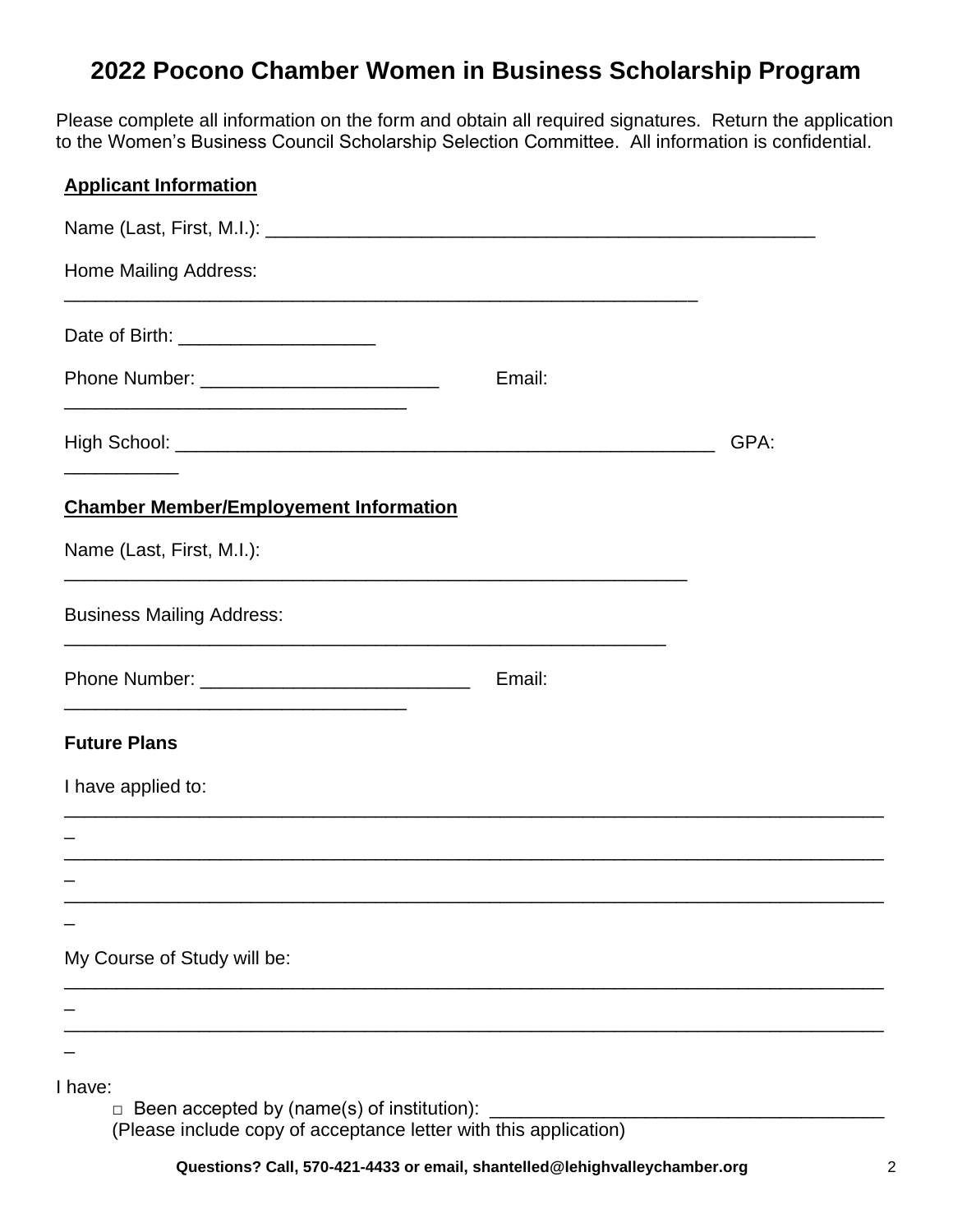### **Community Activities & Involvements**

Please list all activities, awards, clubs and special recognition earned through your employer and/or other community service activities.

## **School**

## **Community**

**Employment** 

## Explain how receiving this scholarship will affect your ability to be successful in college

## Personal References-Employer, Mentor, Etc.

How do you know the applicant?

Please provide your personal comments about this applicant. (You may attach an additional page.)

Position: The contract of the contract of the contract of the contract of the contract of the contract of the contract of the contract of the contract of the contract of the contract of the contract of the contract of the

## **Certificate and Authorization**

Questions? Call, 570-421-4433 or email, shantelled@lehighvalleychamber.org